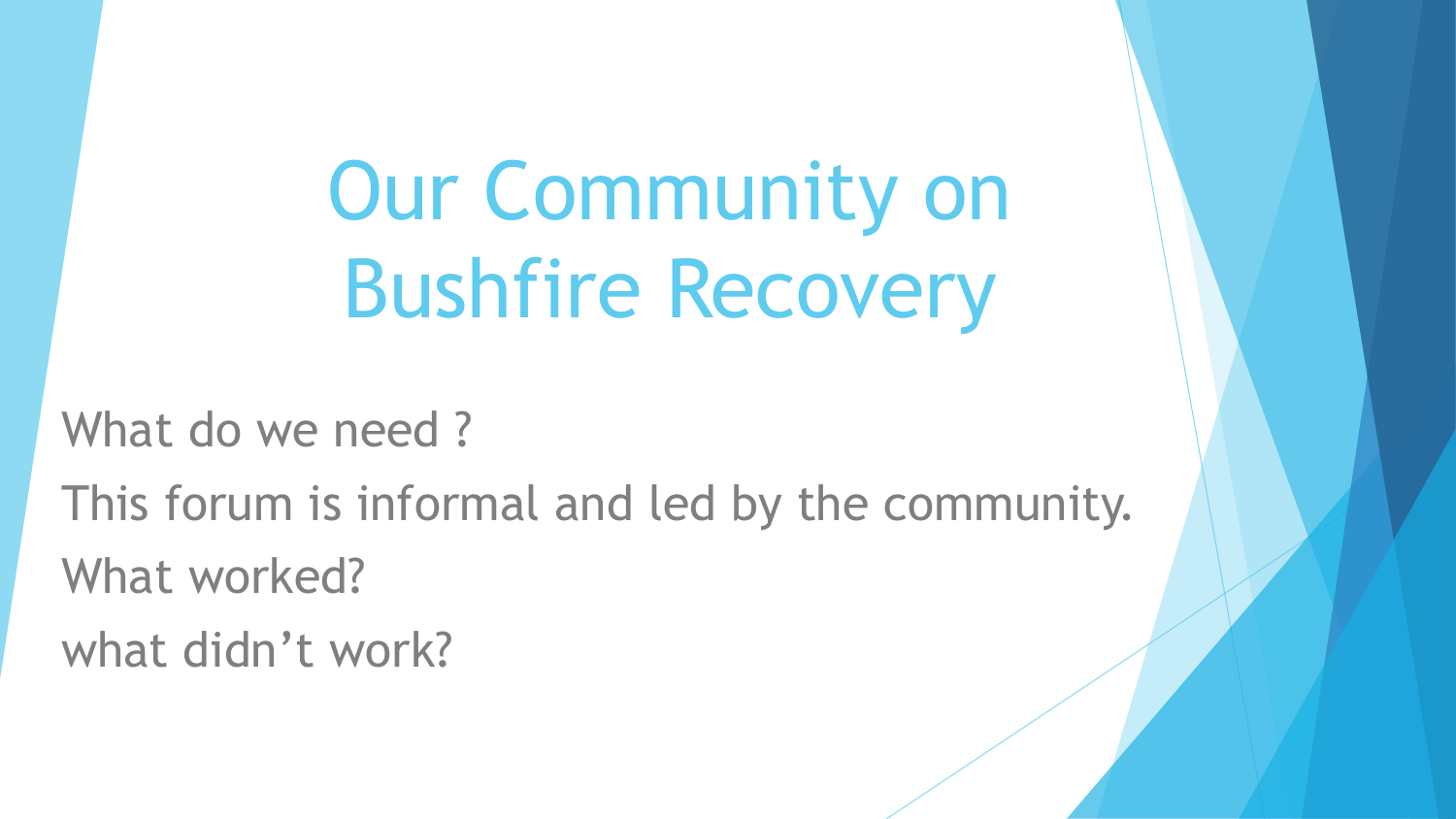# Questions that are current for our current situation.

How are you feeling now?

Do you have a current fire plan?

Did you register with the red cross?

What were your intentions through this current situation to stay or go?

Do you know what the emergency codes are and what they mean and at what point do you go? The difference between emergency evacuation point and relief centre?

What are your personal issues?

*These can be addressed through post it notes and stuck on the whiteboards, written on the feedback sheets provided or emailed to the centre [info@mountbeauty.org.au](mailto:info@mountbeauty.org.au)*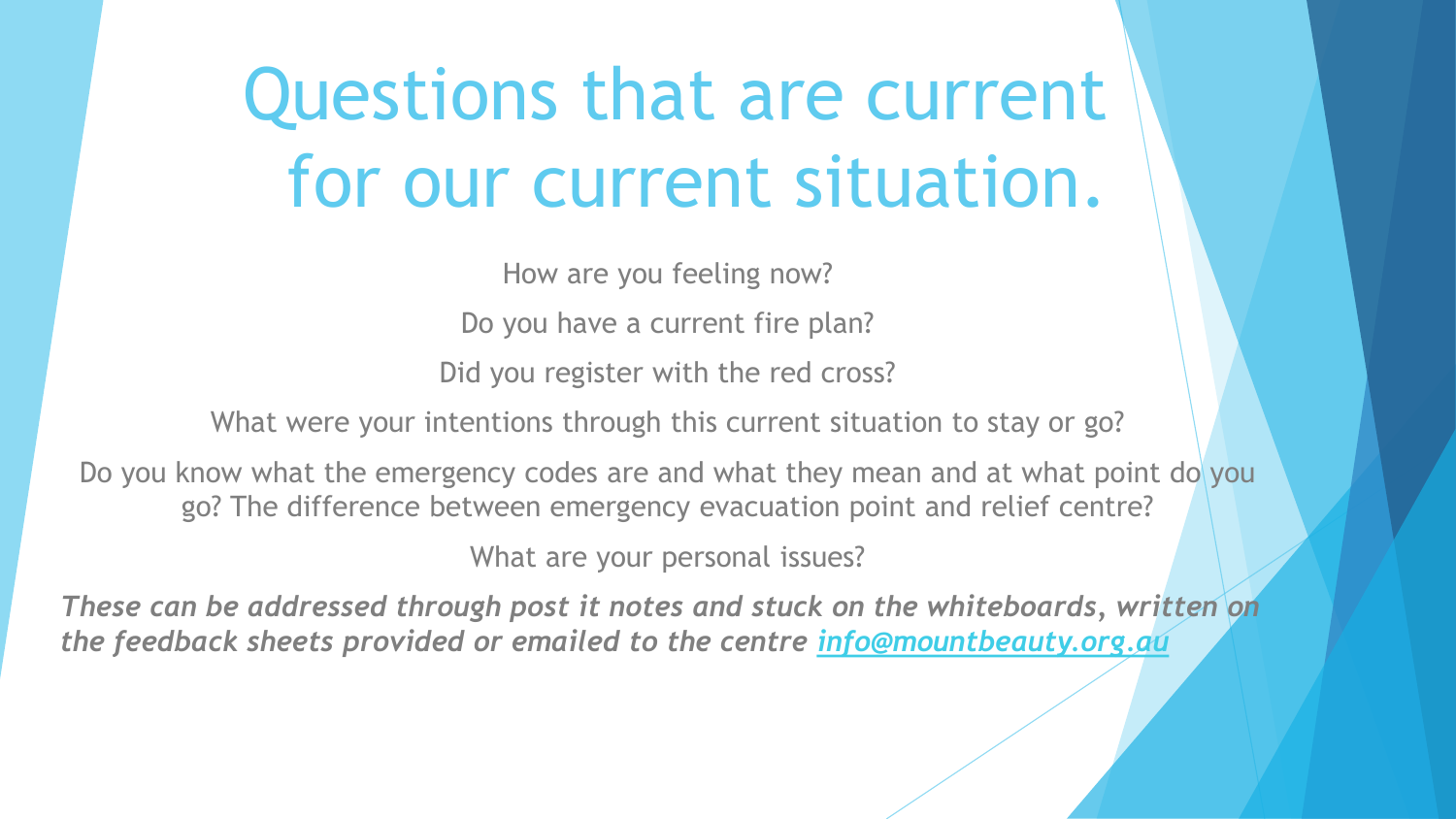**Where is our designated emergency evacuation venue?**

- If it is the stadium, when is it expected to be open?
- Is it equipped for Tea/coffee facilities or even cooking facilities?
- Would there be generators in place to cope with lighting/heating/cooling/cooking even charge phone and digital devices ?
- Where would pets be housed?
- Personal items available and sleeping mats, blankets etc?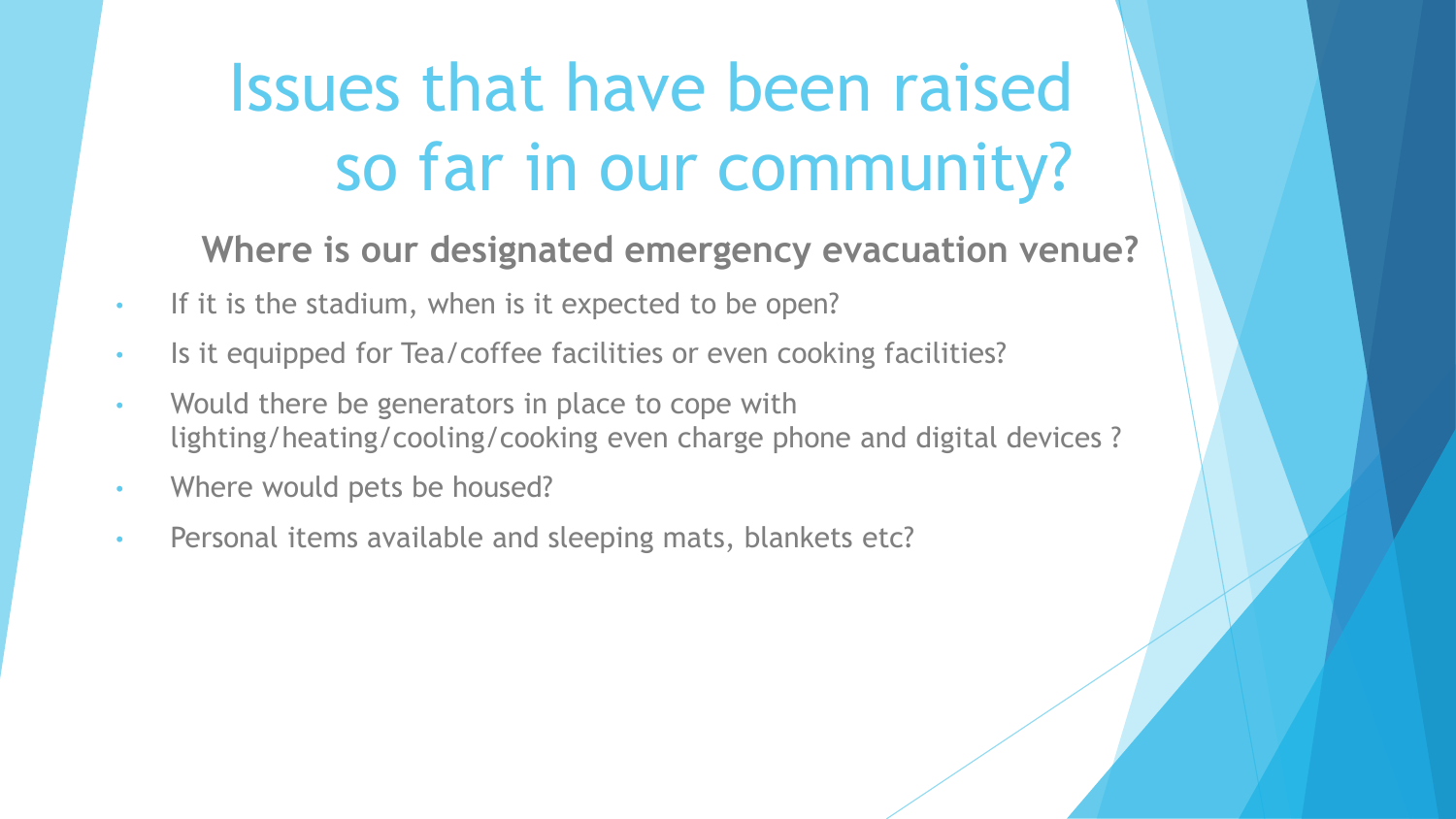**Better local knowledge information Needed.**

- Radio station was and is fantastic with the report updates but most of the time it was not local enough.
- Rubbish removal was obviously needed to be done and transfer station was closed for some of time.
- Information centre was closed for some of the time.
- Where was the best place to seek information on what to do or even register for volunteering help?
- If we were cut off and not able to travel what happens?
- Older and vulnerable people what to suggest and direct.
- Phone numbers for services that may be needed.
- In situations like this it's important the community are aware of who to contact and who has responsibility for emergency management.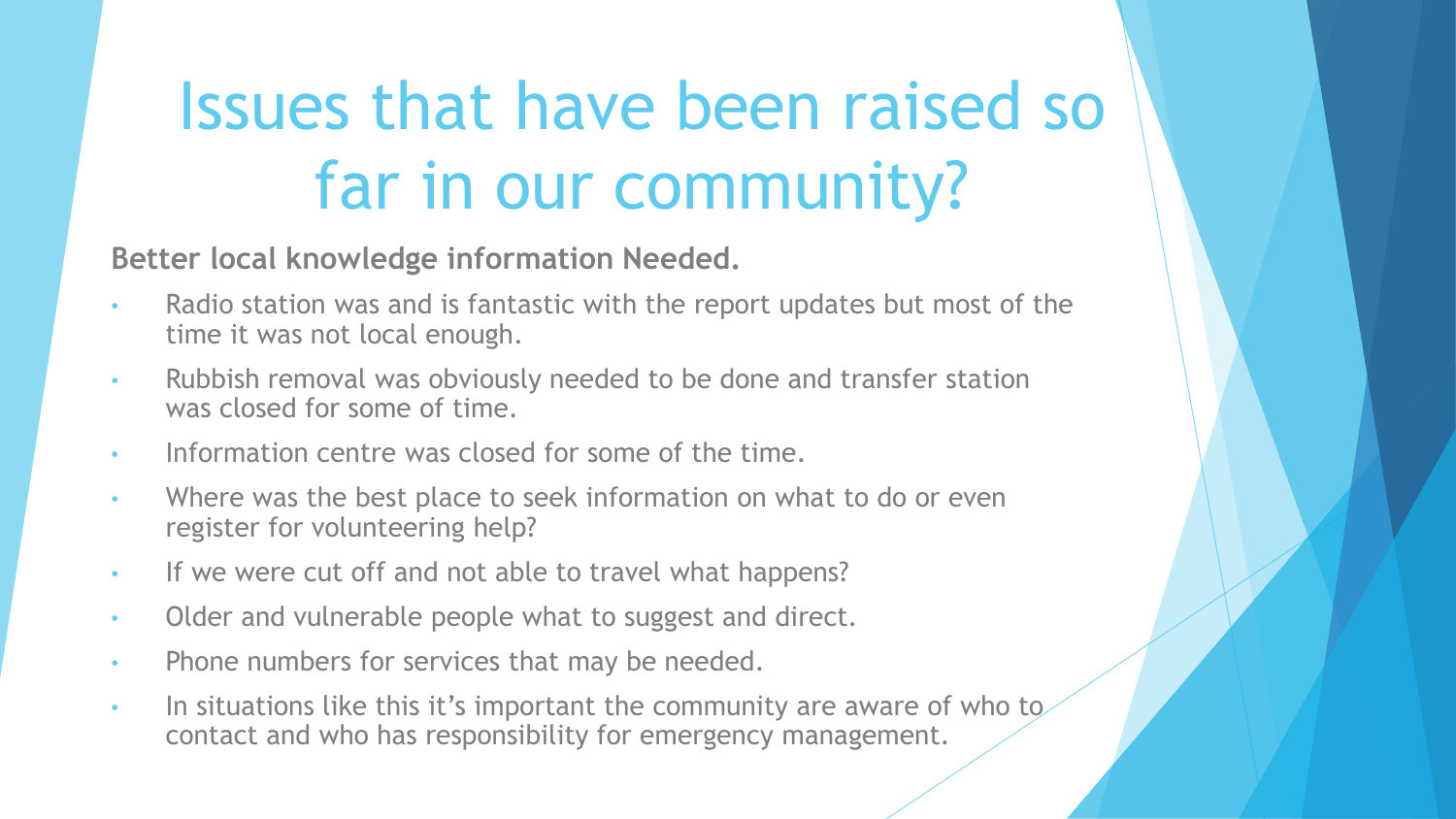- If you choose to live here be responsible for your own safety. Evacuate all vulnerable family members and prepare your property.
- Frankly the resources from the Alpine Shire too thinly in times of emergency. It's all very well to boast how much money has been saved by cutting staff - it's another thing to provide resources during the emergency
- Lack of communication (apparent between cfa and police at Mitta. Wider problem?
- Should cfa volunteers be used to check fire safety standards in the community - I think not.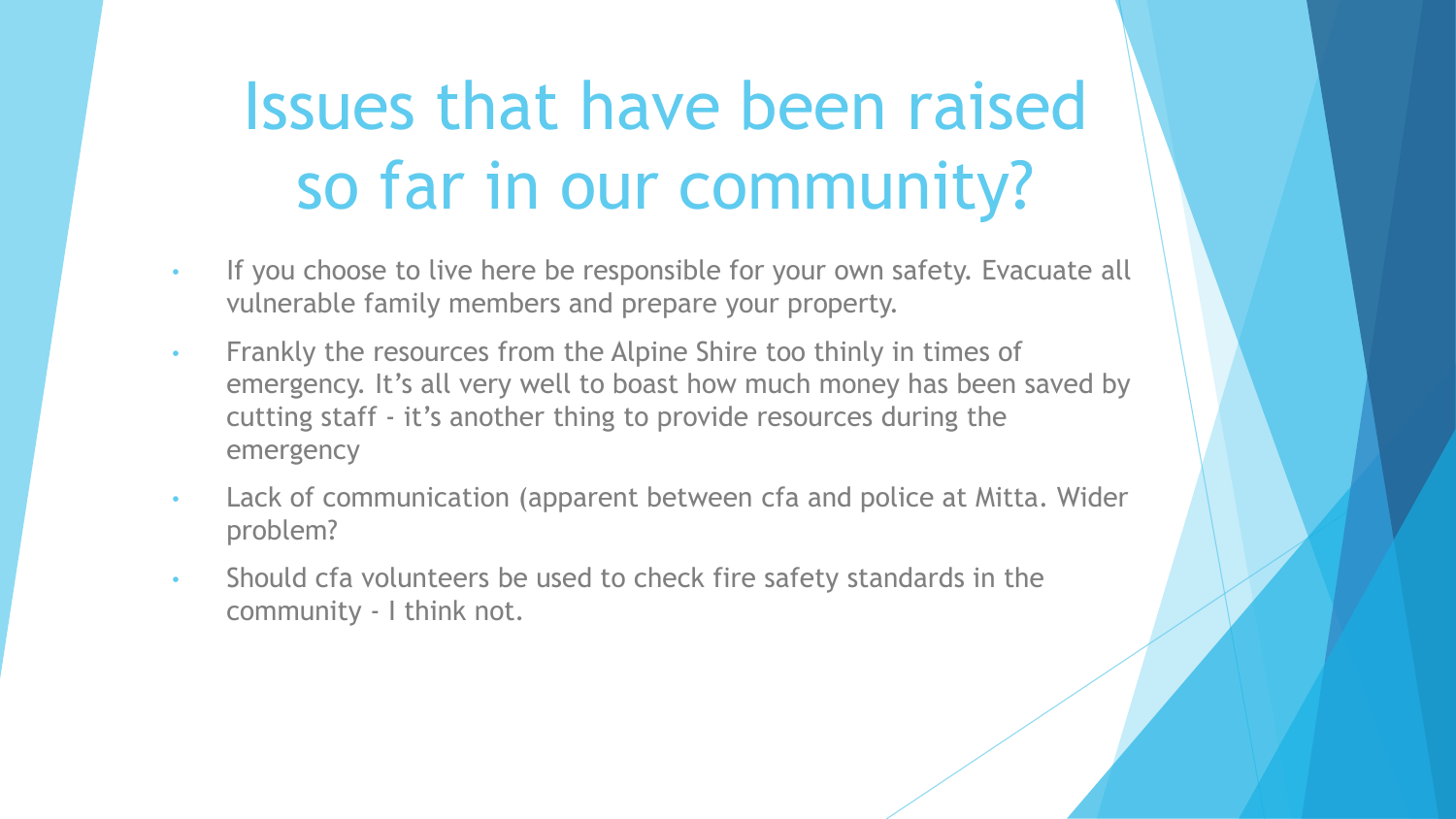- Emotional responses to an emergency? What resources are available?
- Anxiety levels heightened post during and post fires.
- Health issues from inhaling smoke over long periods and unable to exercise and now the smoke has passed still having problems with being lethargic and finding it hard to function properly.
- Elderly people do not understand apps. Nor do we all have iPhones. Readable notices would be good posted around town.
- Worried of what the options are if the Kiewa Valley Highway is closed.
- Effects of smoke on daily activiites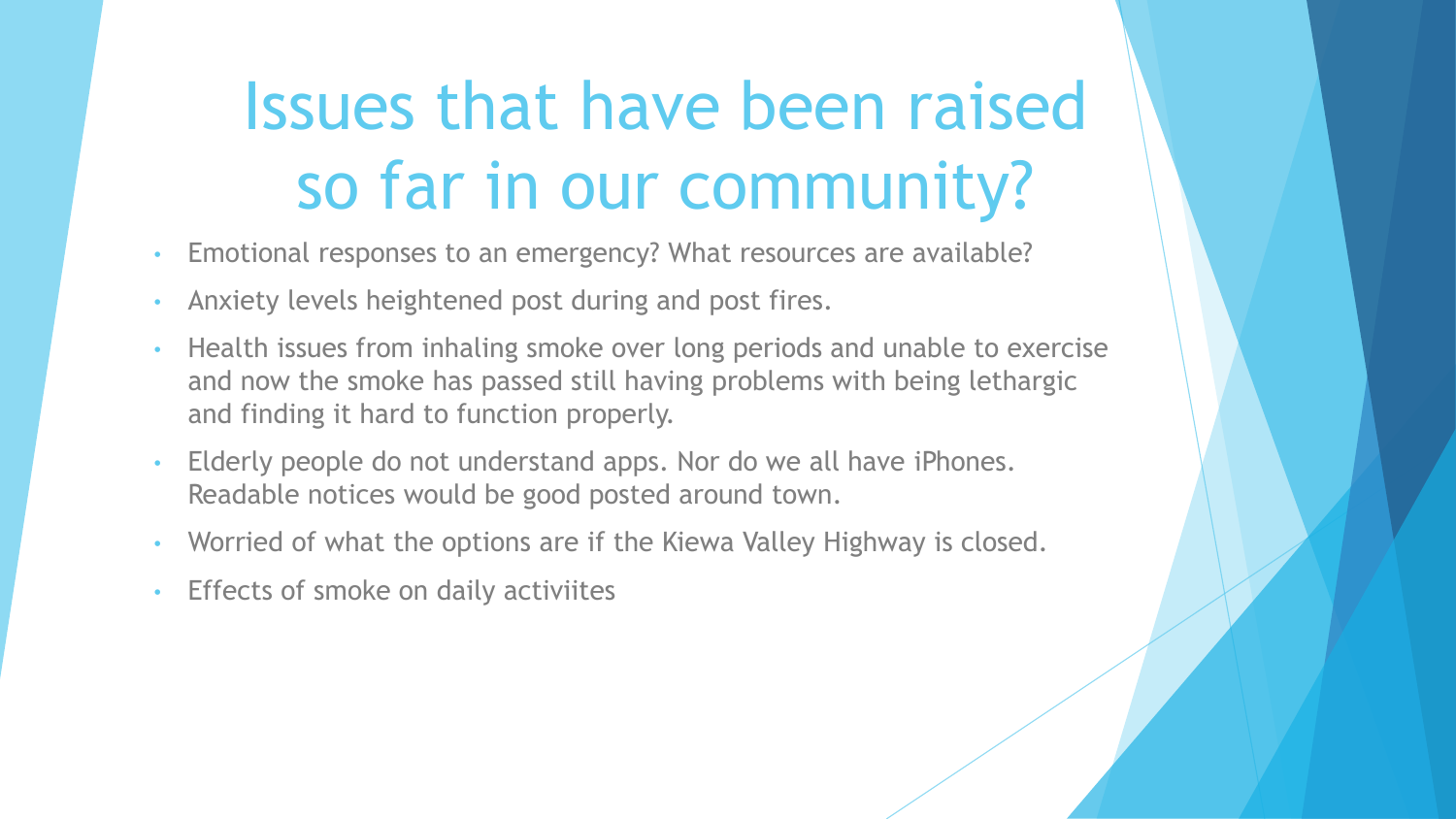### What has worked in the community?

- Positive responses by the integrated agencies to inform us of and assist with the overwhelming situations. But not sure if they had been Alpine shire directed.
- The Vic emergency App but not without problems with knowledge on how to load onto digital devices.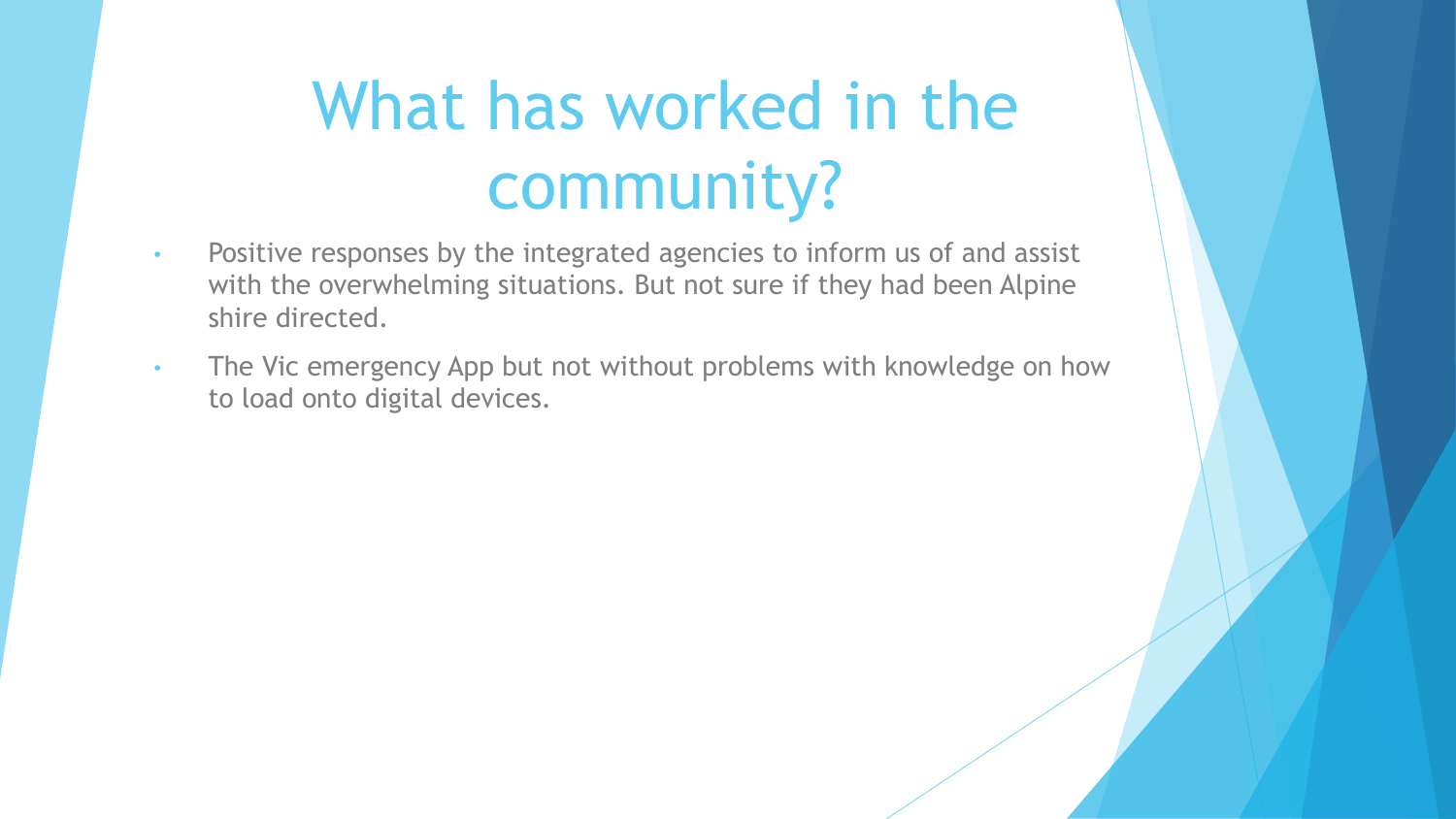- Skill set of volunteers register. Where would this be best kept and updated?
- Shire facebook page designated for fire awareness and community input.
- Local register of who is going to leave. Where would this be initiated?
- Where was the best place to seek information on what to do or even register for volunteering help?
- If we were cut off and not able to travel what happens?
- Older and vulnerable people what to suggest and direct.
- Phone numbers for services that may be needed.
- In situations like this it's important the community are aware of who to contact and who has responsibility for emergency management.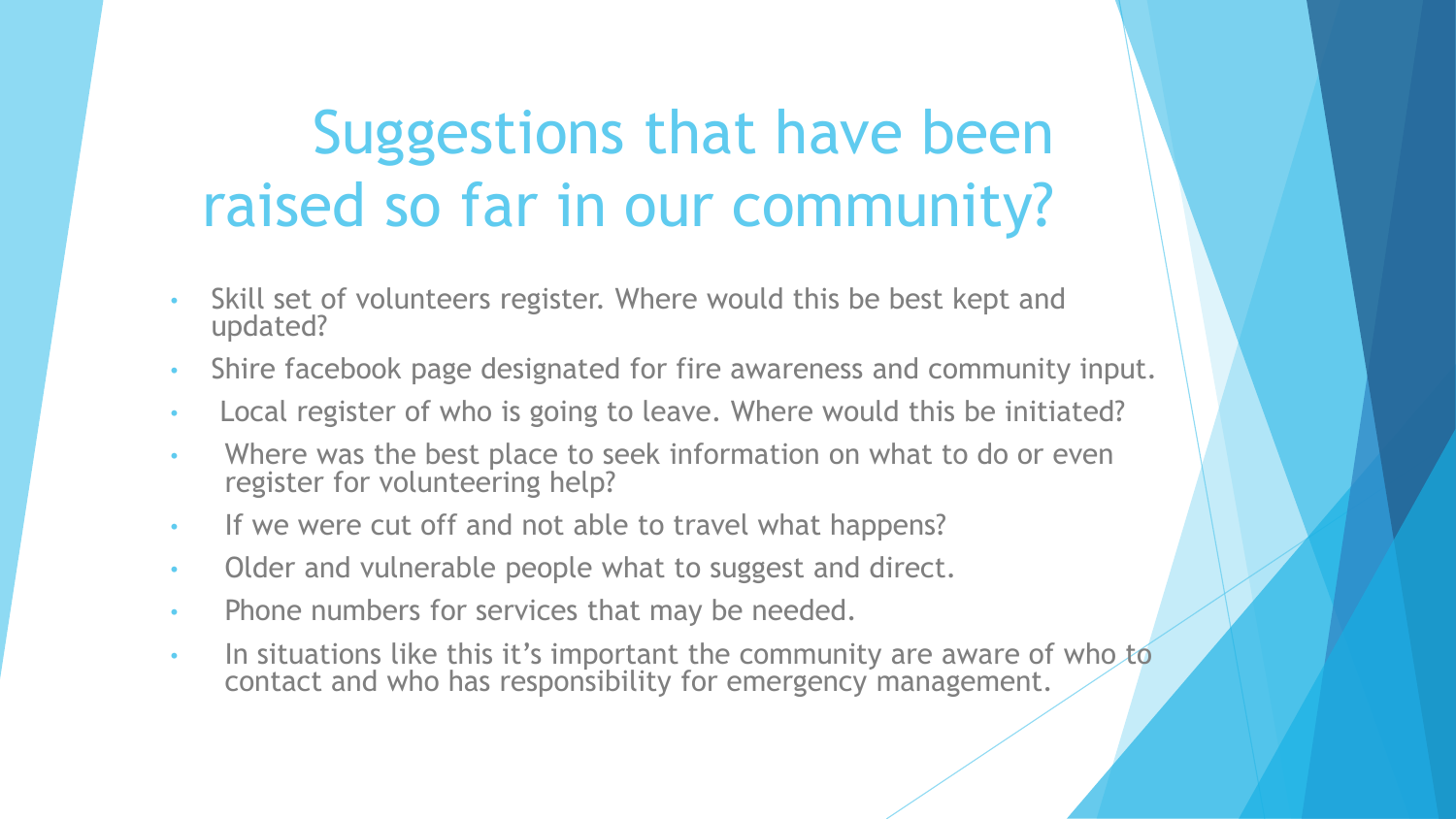- Pre-Fire season, perhaps a reminder to landowners of their responsibilities in relation to property maintenance especially large properties close to town that can be a danger to neighbouring properties.
- More frequent mowing of verges. Especially in built up areas. Extend wider clearing strips along fences/ roads. Clearing grass and fuel from side of road leaving town.
- More free green waste days at the transfer station.
- Problem trees identified on private property for pruning or removal.
- Would like to see council property cleaned up.
- VICPOL to coordinate any response to wild fire and their access to key people in service groups.
- Urge people to make the most of CFA bushfire plan resources.
- Urge government to fund CFA properly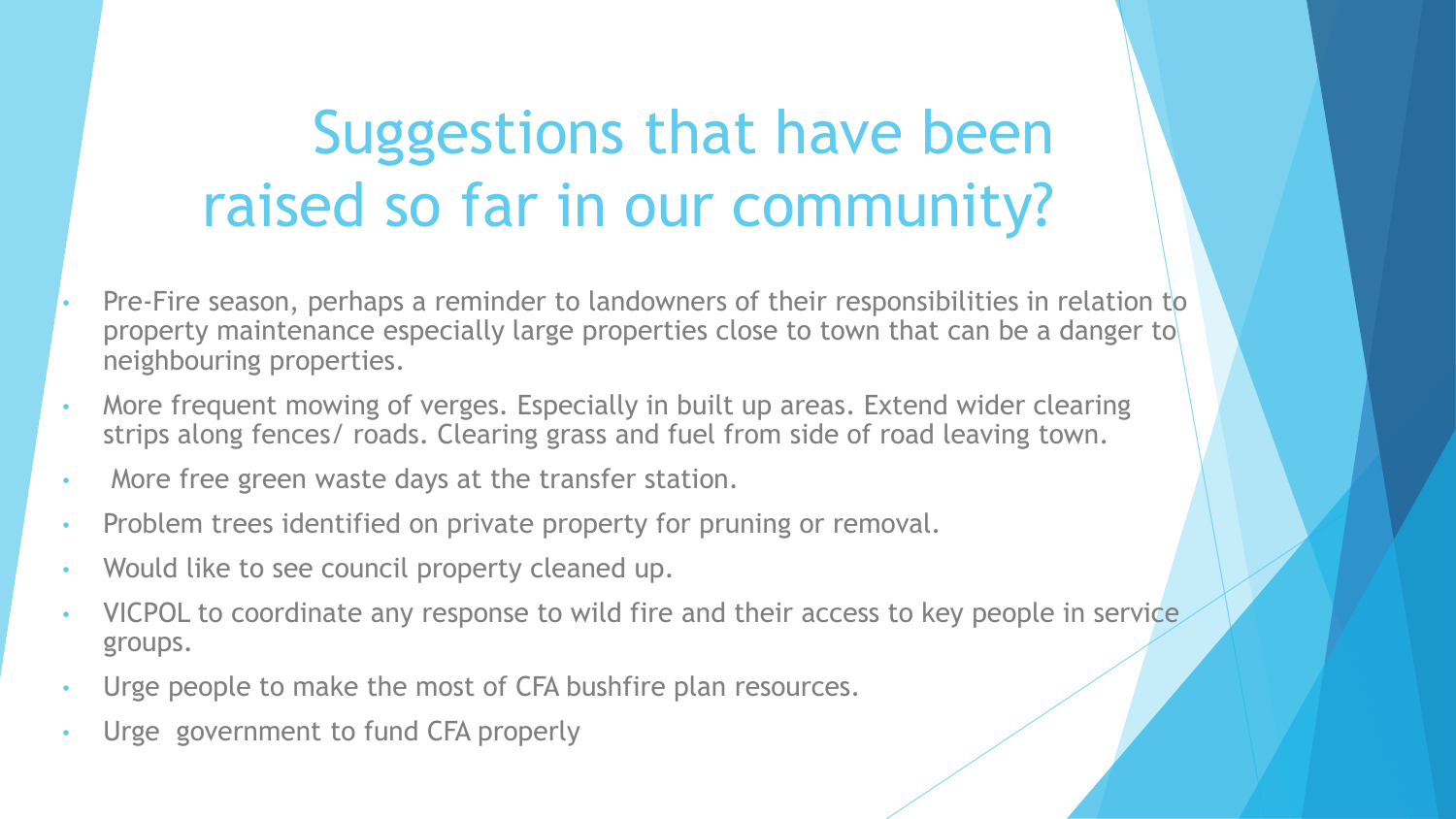- A clear statement by the shire of about safer places in our communities.
- A vulnerable and elderly list compiled to identify evacuation and safety issues.
- Community groups to involve their members of being prepared well before the fire season.
- Prepare Act survive handbook re released with specific posters for codes possibly in fridge magnet.
- Consider making fire assessment much earlier ie August. Also check past fire season.
- Locked gates! DELWP need to unlock for fire season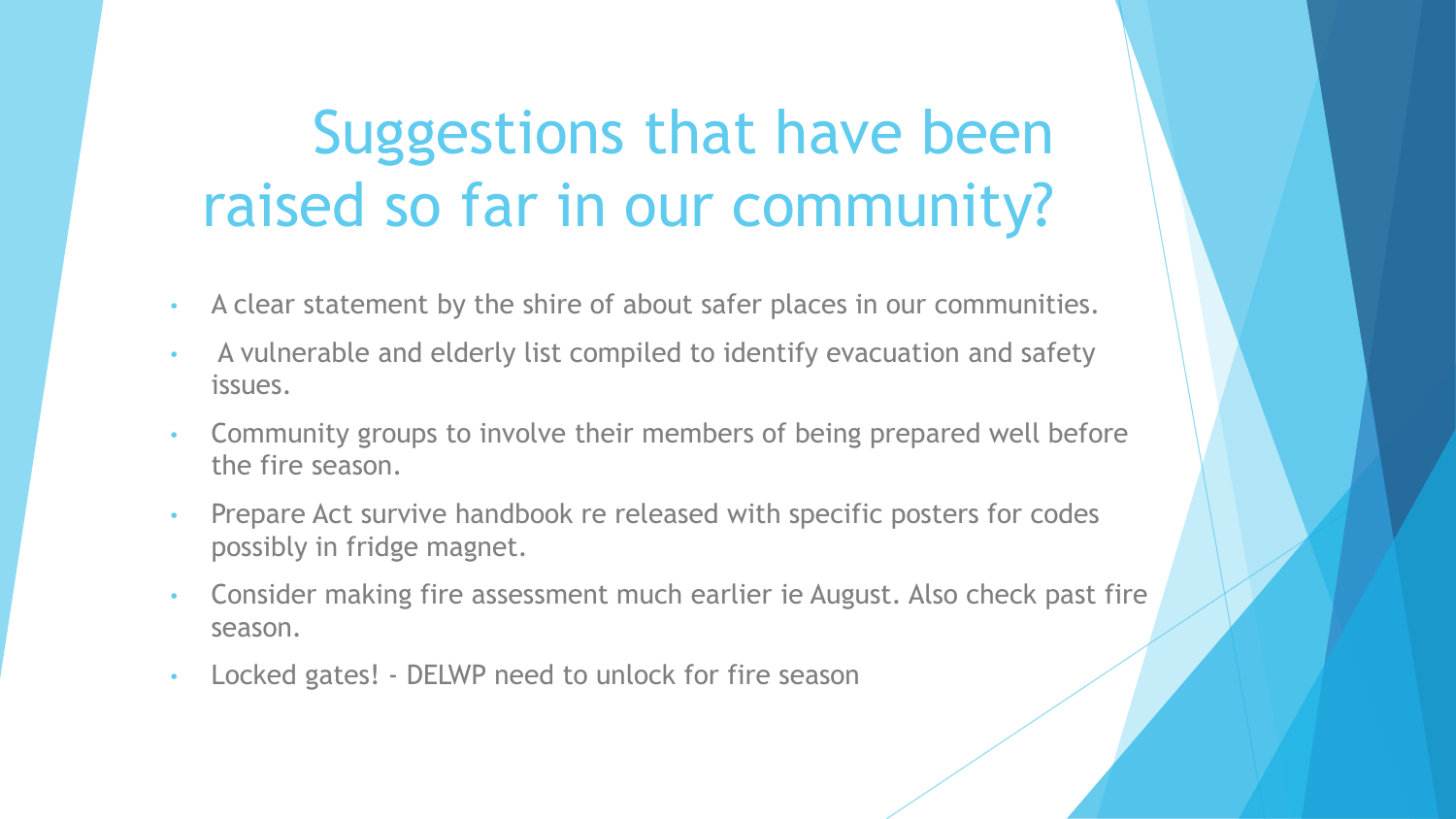- Have some info about how the body reacts in a state of emergency. General mental health awareness
- Bushfire ready kit be sent to all residents of Alpine Shire and these also be available at caravan parks and the Information Centre and promoted on the local facebook pages.
- **Alpine Shire needs an appointed media person to administer information as it changes on Facebook etc**
- **Not have conflicting newspaper articles for tourists-mayor saying come here and staying away in the same paper.**
- **Timely info about when waste services will run**